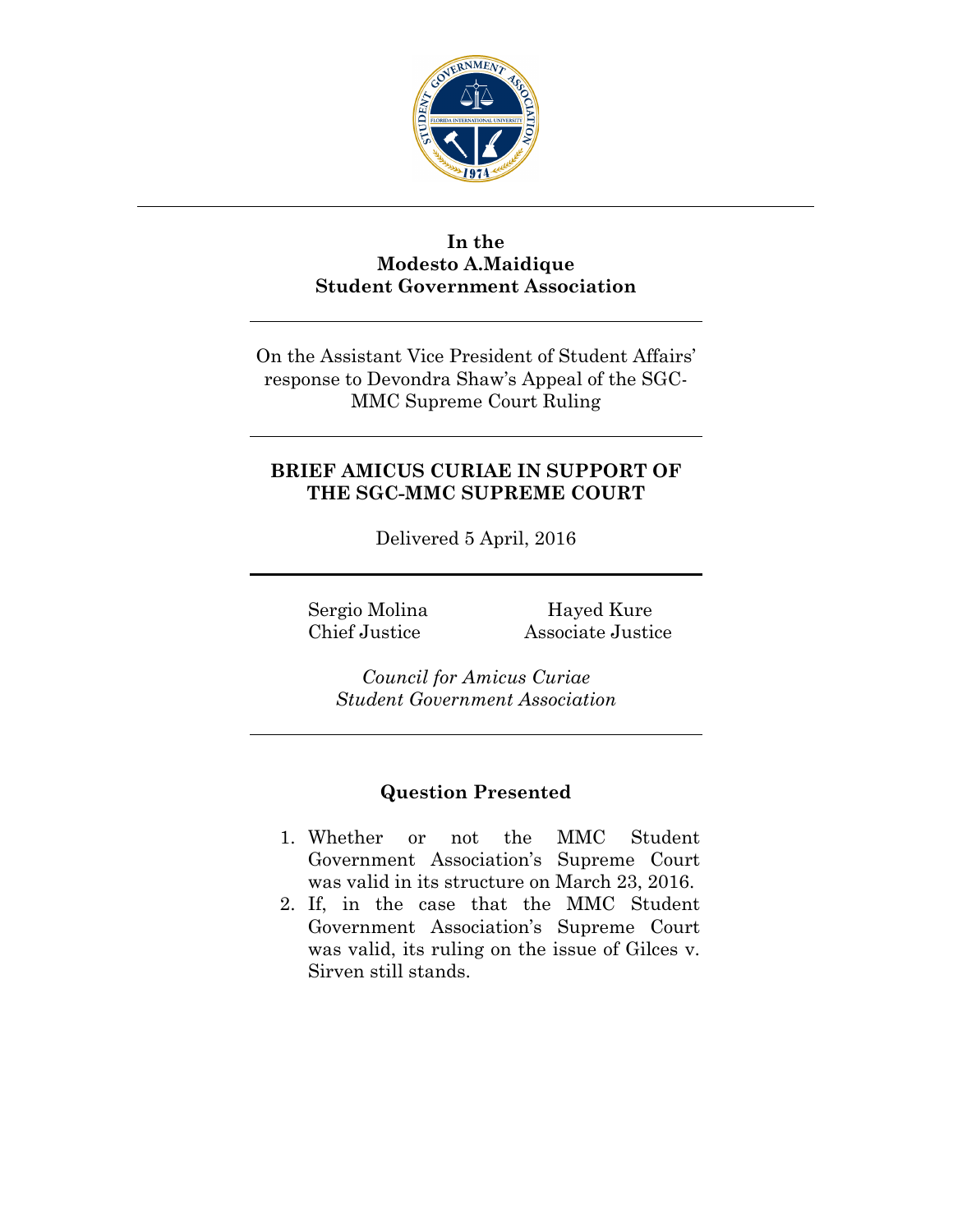## **OPINION**

As a response to the Assistant Vice President of Student Affairs' opinion on Shaw's appeal of the SGC-MMC Supreme Court Ruling's, Chief Justice MOLINA, S. and Associate Justice KURE, H. respectfully submit this amicus curiae brief in support of the SGC-MMC Supreme Court.

In the Assistant Vice President of Student Affairs' opinion on Shaw's appeal, the Assistant Vice President of Student Affairs, Dr. Arneson, stated that the "Student Supreme Court-MMC decision was null and void".1 This response was a result of the analysis of "new evidence [that had] come to light" stating that "none of the justices were confirmed, leaving only the Chief Justice who cannot act alone". <sup>2</sup> Although we would agree that the decision reached would be a logical one when taking into consideration the allegations presented, we must acknowledge that the new evidence submitted was not entirely accurate. The Supreme Court is composed of " one (1) Chief Justice, four (4) associate justices and two (2) Court Clerks". <sup>3</sup> Shaw and Arneson both acknowledge that Chief Justice Molina was approved

<sup>2</sup> See Withdrawal of the March 30, 2016 Opinion

 

by the majority vote of a senate that met quorum<sup>4</sup>, but allege that all other justices were confirmed on February 8, 2016 at a senate session that did not meet quorum. This statement is inaccurate, as when excluding the Chief Justice there are four other justices on the Supreme Court. In order for this allegation to be true and valid, four justices would have had to have been improperly confirmed, which was not the case. We recognize that the justices present at that senate meeting were improperly confirmed due to a failure to meet quorum, but we must address, for the record, that only three of four justices attempted confirmation that day, leaving one other justice unaccounted for by the issuant of the appeal.

That fourth Justice, Hayed Kure, or first when considering chronology, was approved on November 2, 2015 by a senate that exceeded the number of present senators necessary for quorum.<sup>5</sup> As Justice Kure was present at the hearing on the issue of Gilces v. Sirven that took place on March 23, 2016, these facts directly contradict the statements made in the opinion of the Assistant Vice President of Student Affairs that state that Chief Justice Molina acted alone.

<sup>&</sup>lt;sup>1</sup> *See* Withdrawal of the March 30,

<sup>2016</sup> Opinion

<sup>&</sup>lt;sup>3</sup> See Article V, Student Statues,

Judicial Branch Section 5.02 (a)

 <sup>4</sup> Minimum number of voting members required to conduct substantive business at a meeting <sup>5</sup> See Senate Meeting Minutes-November 2, 2015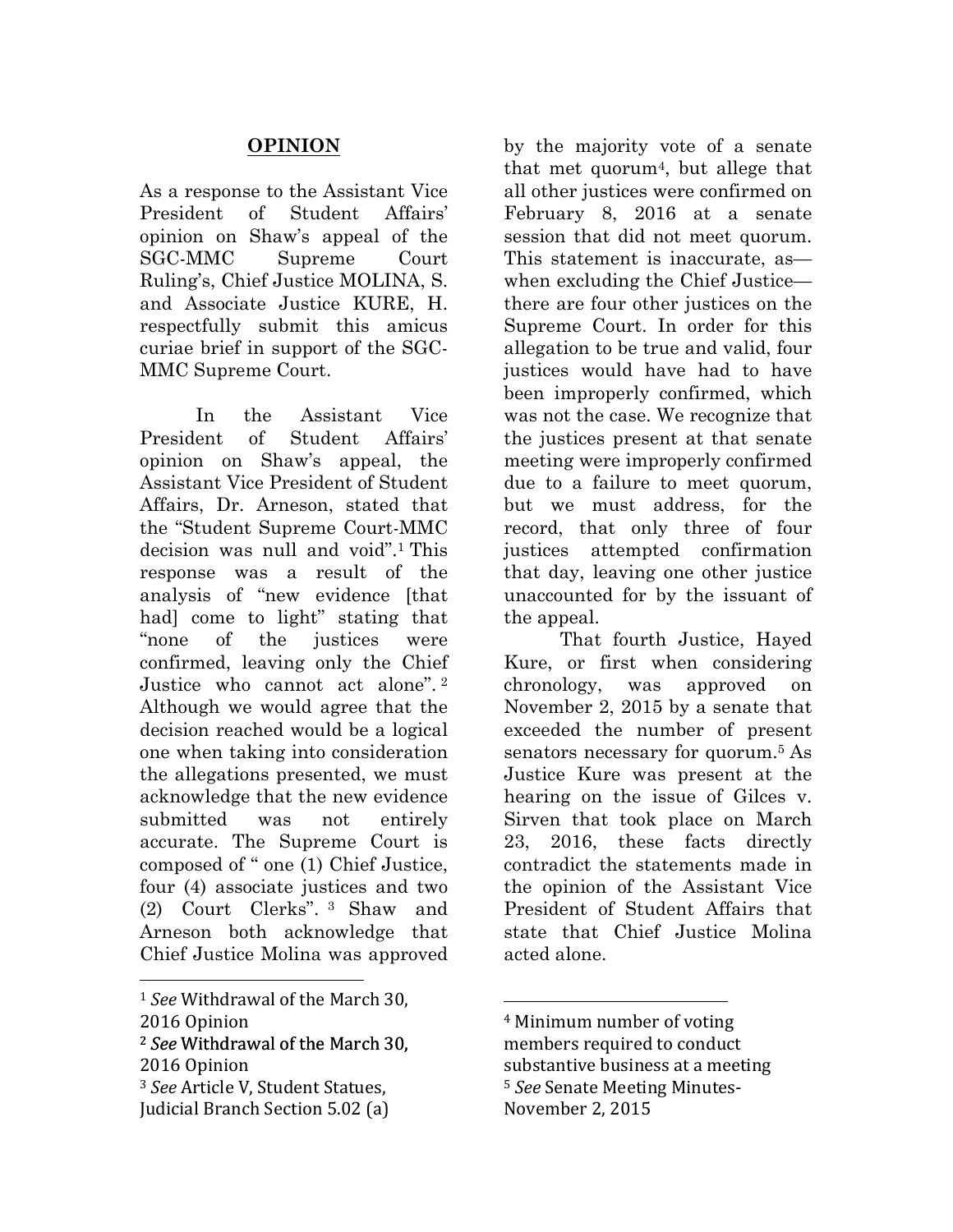Although we find this lack of evidential oversight by Ms. Shaw to be negligent, we understand the possibility for confusion. Taking the correct set of facts into consideration, the question now becomes whether or not the two justices on the bench were enough to hold a hearing and issue a valid verdict.

In order to thoroughly assess this inquiry and accurately answer this question, we must refer to both the SGC-MMC Constitution and SGC-MMC Statues. If we review the language on a very superficial level, we'll take from them that the Supreme Court requires all five justices in order to have a hearing. However, if we analyze this document a bit further, it'll be clear that such is simply the structure necessary to have a full supreme court, not the structure necessary to hold a hearing. In fact, neither the SGC-MMC Constitution, nor the SGC-MMC Statues reference hearing requirements in regards to justice attendance. When comparing this to the language in the senate's governing documents, we'd see that in it is clearly stated something similar, but a bit more thorough. As it stands, the senate is made up of "thirty two (32) senators". 6 If we use the same logic as is being used in the analysis of attendance required for a hearing, we'd conclude that the senate would need to have all 32 senators to run a valid meeting,

<sup>6</sup> See Article 2, SGC-MMC Constitution, Section  $2(A)$ 

 

but this is not the case. Both the SGC-MMC Constitution and SGC-MMC Statues clearly dictate that all senate meetings "shall be conducted according to the latest version of Robert's Rules of Order"7, which requires a quorum to entertain any business. This kind of specificity isn't noted when reviewing attendance required by the Supreme Court for a hearing. The only meetings that follow the same vague attendance requirement recognized within the SGC-MMC constitution are Executive Cabinet Meetings, which—according to the governing documents—also don't specifically mandate a set number of cabinet members required to entertain a cabinet meeting. In essence, only two cabinet members could show up to the meeting, and the Chief of Staff can still hold business, should he or she choose to do so. When juxtaposing the language of the three different bodies referenced in this brief, it becomes sufficiently clear that the Supreme Court, even with only two members, can meet for a hearing and its respective deliberation.

Because of the vagueness in the language of the attendance required for a Supreme Court hearing, where the governing documents otherwise specify attendance requirements for other SGC-MMC meetings, we are confident that the Office of the Vice President of Student Affairs, if

 <sup>7</sup> See Article III, SGC-MMC

Constitution. Section  $4(K)$